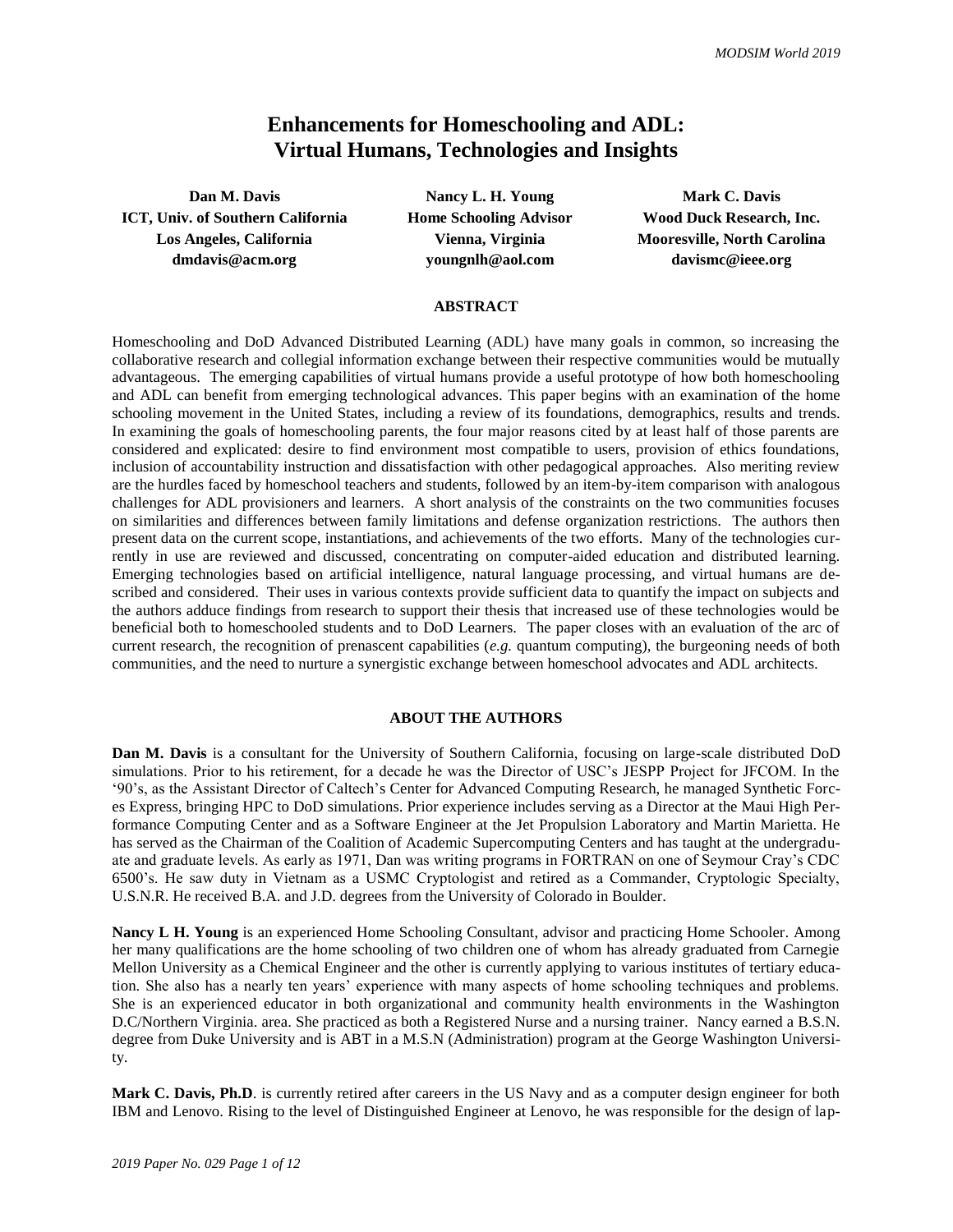top computer cross-disciplinary technology, including PC architecture, embedded systems, open source and virtualization. Previous work was with IBM in the areas of software development and architecture involving security, storage and virtualization. Dr. Davis has been granted well over fifty patents that were filed during his service at both companies. He is a graduate of the Duke University NROTC program and was commissioned as an Ensign, attended nuclear power school, and served as a Submarine Officer for twelve years, including one duty tour as a classroom instructor. He left the service as a Lieutenant Commander to pursue a PhD. Mark holds a BSEE degree from Duke University and a PhD in Computer Science from the University of North Carolina, where his advisor was Professor Fredrick P. Books.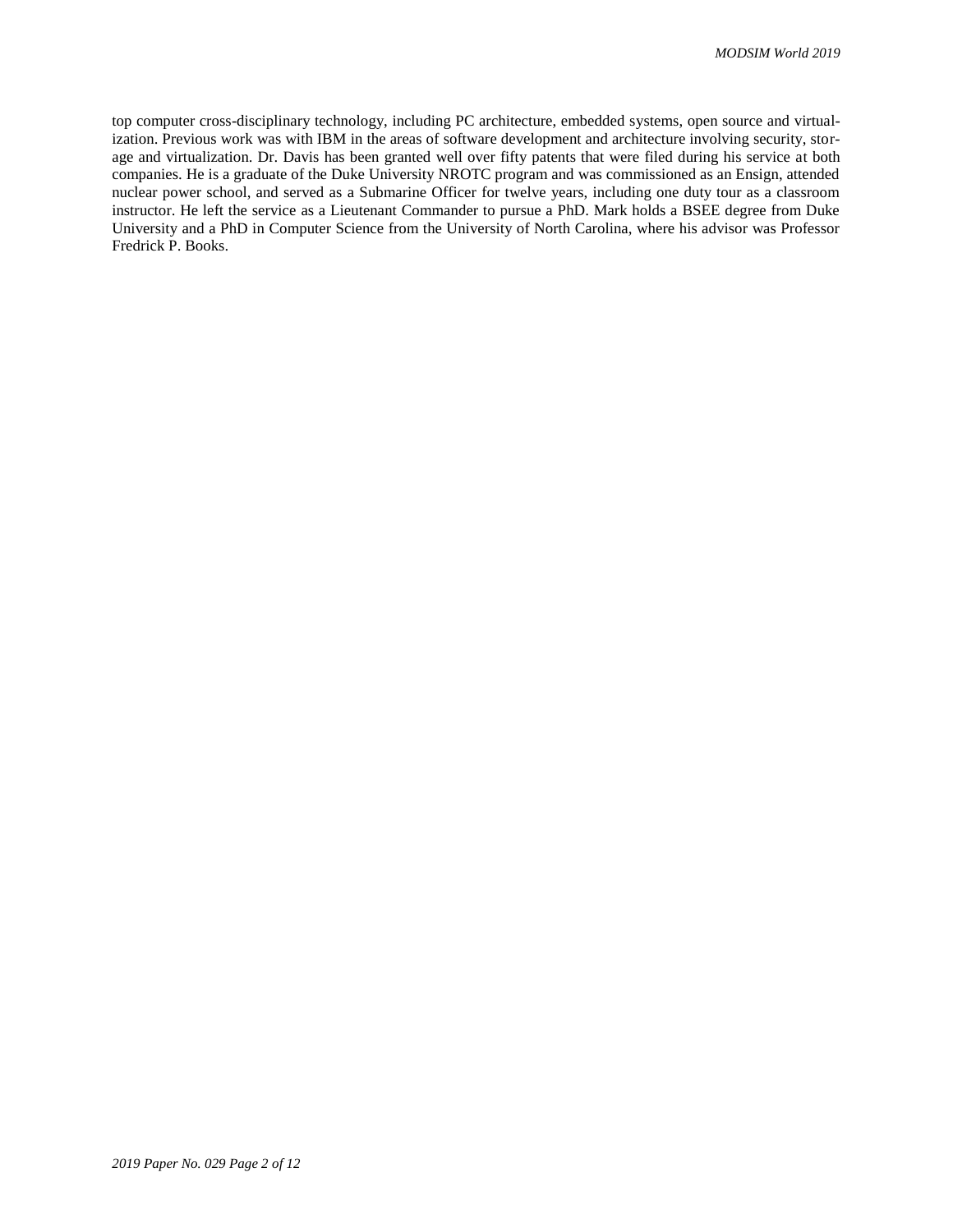# **Enhancements for Homeschooling and ADL: Virtual Humans, Technologies and Insights**

**ICT, Univ. of Southern California Home Schooling Advisor Wood Duck Research, Inc. Los Angeles, California Vienna, Virginia Mooresville, North Carolina dmdavis@acm.org youngnlh@aol.com davismc@ieee.org**

**Dan M. Davis Nancy L. H. Young Mark C. Davis** 

# **INTRODUCTION**

This paper addresses the need for and technology supporting the use of modeling and simulation in several training and education implementations under that are under the purview of the Department of Defense. Most specifically it analyzes the insights from the home-schooling movement and the applicability of those insights in defense environments. Parents who decide to educate their children at home are driven by different motivations, but they largely face issues that are faced by defense educators and trainers: irregular schedules, lack of access to experts in specific areas, students distracted by youthful infatuations, need to meet individual capabilities, and unpredictable "teachable moments." A further connection is the increasing numbers of dependent children in the service community and the issues raised by those children as they face the many relocations mandated by their parents' military life style. A section on home schooling is provided for those who are not, for one reason or another, familiar with this growing movement. Then there is a short review of the DoD education and training environment, focusing on some the issues that modeling and simulation can have or have had a significant effect. This will be followed by a section analyzing the overlap of the home-schooling and DoD environments. This leads to a survey and analysis of the technologies that can be implemented. This is followed by a hard look at emerging technologies. A joint approach is postulated and justified.

## **BACKGROUND**

#### **Home Schooling in the United States**

Education is a valuable national and defense asset. Today's highly educated and technically competent work force and military personnel are as important as the phalanx was to Alexander, the long bowmen to Henry the Fifth, the artillerymen to Napoleon, and the mechanically adept G.I.'s were to Paton. While it takes years to train a foot soldier, it takes decades to educate and then train an information specialist. Additionally, the technology upon which Alexander relied lasted centuries; today's technologies will be supplanted by tomorrows within a year or two and effective weapon systems are often met with countermeasures from asymmetric foes before the systems can be fully deployed. The authors maintain that these factors make education both a necessary foundation for national strength, but also they mandate a continuing education of the work force and the warfighters themselves. Based on these assumptions, changes in education take on even more national importance.

Home schooling seems to many of us who are of the "baby boomer" generation assume that people were always educated at schools. Julius Caesar (PBS, 2019), George Washington (Smith Nat'l. Lib., 2019) and Abraham Lincoln (Bartelt, 2019) were principally educated at home. According to many sources, public schooling in the US was not common until the early 19<sup>th</sup> century (Chen, 2017, Lynch, 2018, & Bartelt, 2008). Mark Twain's novels report it as being common before the Civil War (Twain, M., 2011). The ensuing years and the advent of the industrial revolution saw the increasing prevalence of mandatory schooling and one of the authors lived through that the post-World War II era that was marked by social pressure during which home schooling was almost unheard of.

The advent of the current rapid growth of homeschooling springs from changes in the law and in public attitudes, beginning in about 1970 (Davis, A.A., 2011). The right to home school in the United States has been upheld by the US Supreme Court in a series of cases. (Cooper, 2017) This trend continues and the latest reports from the Department of Education indicate that approximately 3.4% of the students in the US are home schooled. This may be stated in a different way, as many parents who prefer home schooling for the Kindergarten through Sixth Grade (K-6) opt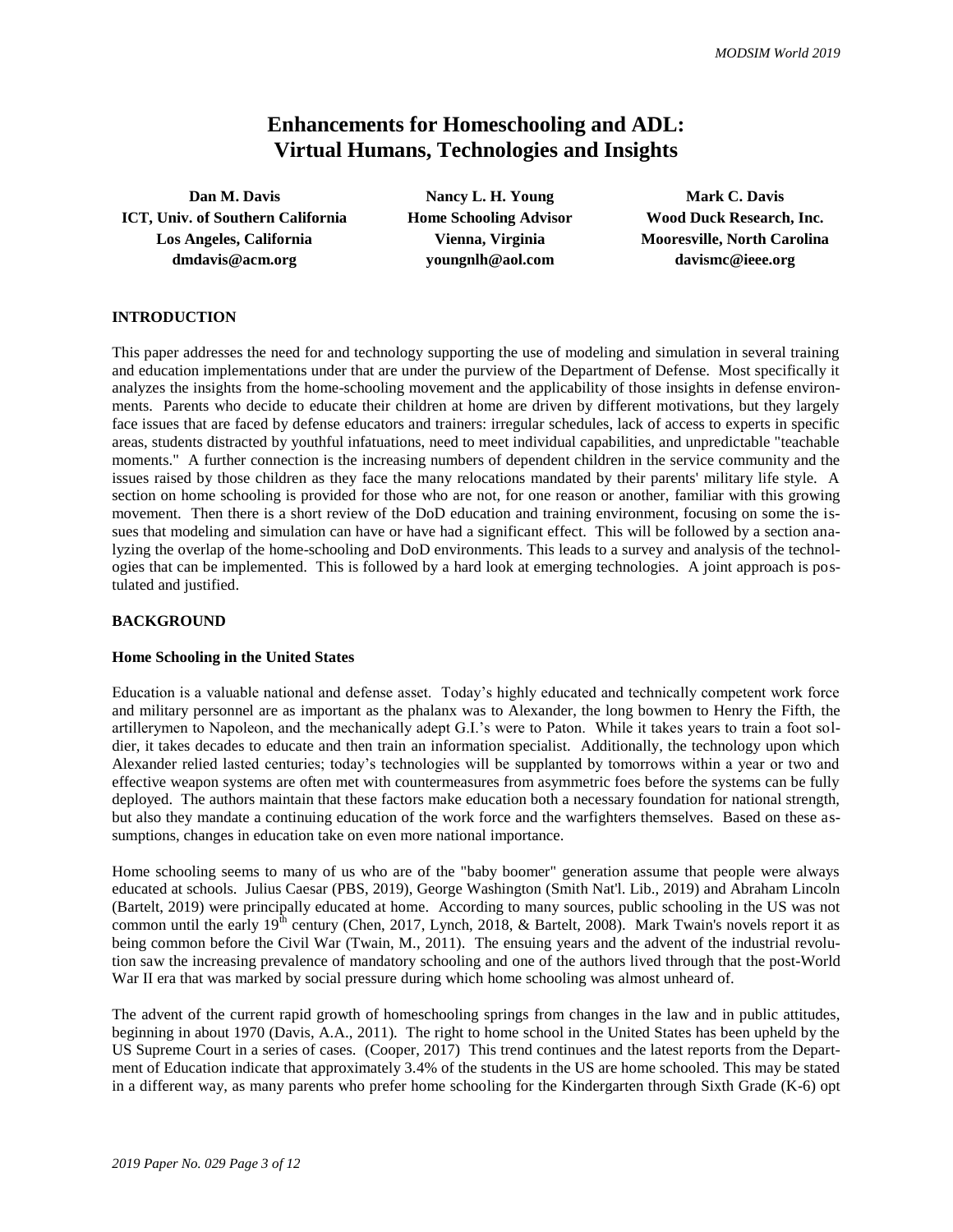for some form of school-house environments for the high school years. The authors estimate that this means some 5% of the student population has home schooled from one time to another.

This is not only a significant percentage of the population who are home schooled students, but it also equates to a significant number of students, something on the order of two million (DoEd, 2014). This fact naturally leads to a substantial support effort and growing infrastructure. This also creates a subpopulation of enough size to be statistically relevant. The above cited sources also show a significant growth in this approach: nearly a fourfold increase since the beginning of this century. The rea-

|  |  | Table 1 - Motivations for homeschooling in the US: 2011-2012 (NCES, 2015) |
|--|--|---------------------------------------------------------------------------|
|--|--|---------------------------------------------------------------------------|

| <b>Motivation</b>                                            | Percentage |
|--------------------------------------------------------------|------------|
| A concern about the school environment                       | 91%        |
| A desire to provide moral instruction                        | 77%        |
| A dissatisfaction with academic instruction at other schools | 74%        |
| A desire to provide religious instruction                    | 64%        |
| Provide a nontraditional approach to education               | 44%        |
| Other reasons                                                | 37%        |
| Child has special needs                                      | 16%        |
| Child has a physical or mental health problem                | 15%        |

sons given for home schooling cover a broad range but are shown in Table 1. This data tends to support that fact that home schoolers are most often driven by academic issues and a desire to protect their children from the coarsening and bullying that are often seen as common in public schools. Data from the same study cited above shows that, while the education level and Socio-Economic Status (SES) of the parents does not vary significantly from that of public and private school parents, there is a slightly higher level of home schooling among non-urban parents.

In the military services, there is another large community, the members of which are trying to educate their students in an environment that is also characterized by student isolation, less regular study periods, more individual focus, and intrinsic self pacing capabilities. Two of the authors have combined military careers of more than forty years and they assert that these characteristics have much in common with the educational needs and environments found in the defense forces. This environment has led to the DoD's interest in an Advanced Distributed Learning (ADL) effort (Curda, 2003). The ADL initiative reports it's mission as being "… to encourage collaboration, facilitate interoperability, and promote best practices for using distributed learning to provide the highest-quality education, training, informal learning, and just-in-time support …" (ADL, 2019). While there are exceptions, much of the education of service personnel must be done alone or in small groups, away from the formal classroom, during time snatched from operational requirements, and often interrupted by long periods of critical operations that will not admit of any interruption to maintain studies. One of the things that is necessarily absent in both the homeschooling setting and in the DoD environments is the active interchange with s scholar/tutor, which the authors hold is distinct from the parent child relationship.

All the while, there is a steady drum beat of discontent from the consumers of the students being educated via the standard classroom methods. A Vice President at a major US State university has stated that he must provide remedial education for a large portion of his incoming freshmen, as they are not capable of writing (Davis, D.M, 2010). Similarly, an executive of one of the largest software firms in the country recently stated in a briefing to the faculty of a top-twenty engineering school that he now had instituted a corporate policy of issuing the well-know English style guide, Strunk & White, (Strunk, 1959) as "… you are doing a good job teaching them calculus, but they can't write English!". The other major complaint the authors hear from academics, industry leaders, and military commanders is that the students they receive have very poor critical thinking skills (Davis, D.M., 2018).

## **Pedagogies and Problems**

A short review of currently discussed pedagogies may be in order here. Education in the US is almost invariably accomplished through a lecture-based pedagogy. The educator stands before maybe twenty elementary school children or a professor stands in front of a thousand undergraduates and tells them what they need to know to pass the test to be given later. Much of the effectiveness of this process is based on the personality of the person delivering the lecture. A truly classical approach differs: the Socratic Method. In this approach the educator challenges the student to take a position and then questions them with a series of objections to their stance, forcing the students to learn on their own. A more modern departure from the lecture-based approach is that of constructivism or guided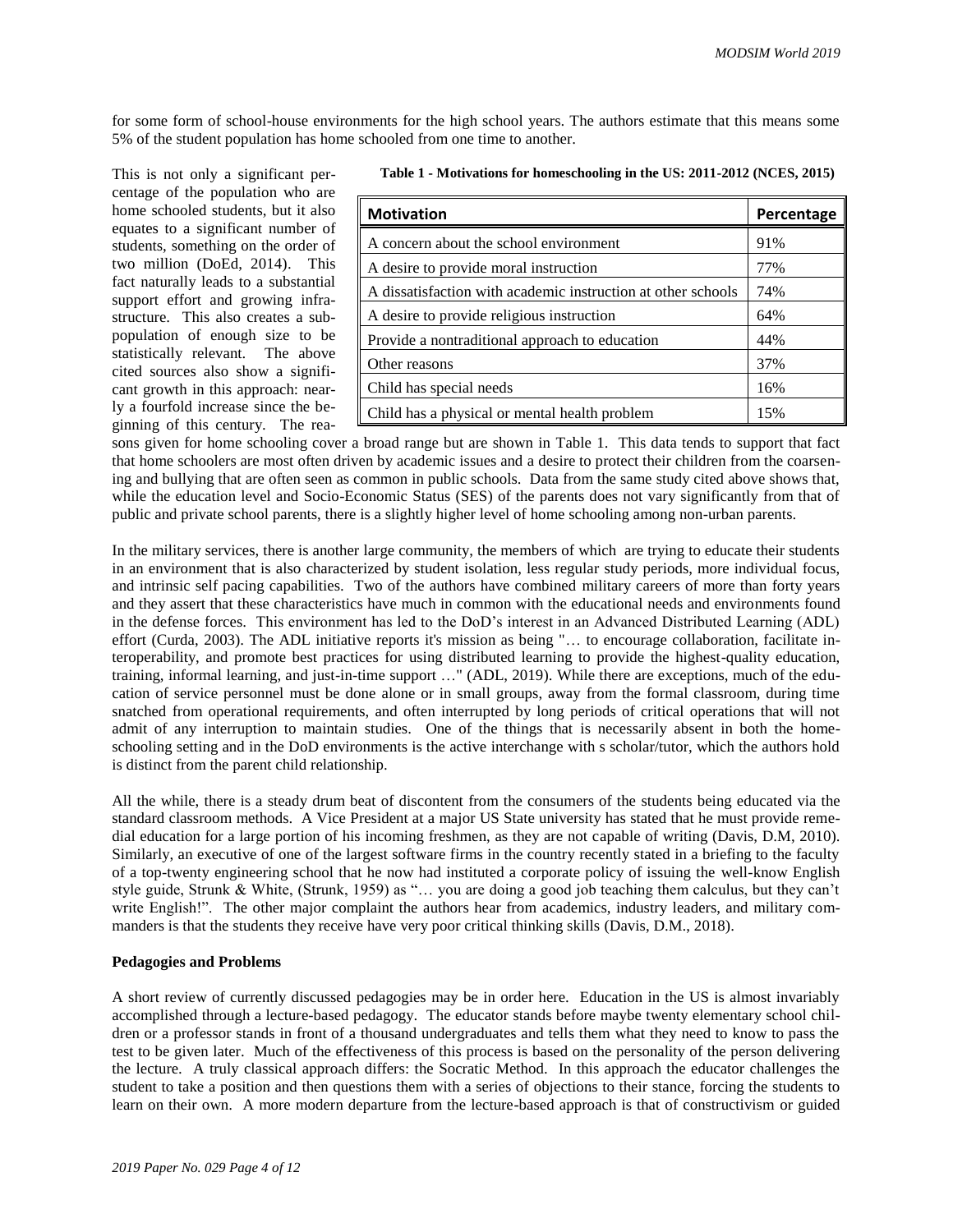discovery learning (Casad & Jawaharlal, 2012) which as had DoD implementations (US Army, 2019). In the constructivists' class, the students are given problem and the educator is present to coach and to facilitate, but does not provide the answer to the problem. As with lecture-based instruction, both the Socratic Method and Constructivism are most effective with a very capable instructor who can facilitate the learning process without succumbing to the temptation of telling the student what they should do. Experience in the classroom has shown that many instructors are not comfortable in either the Socratic or the Constructivist mode.

Looking at these three pedagogies, it is perhaps useful to consider the slightly different goals of education and training in both the homeschooling and military contexts. For the purposes of this paper, the following will be assumed: training is focused on the inculcation of specific skills, while education seeks to prepare the individual for future undefined challenges. Both homeschooling and ADL should make optimal use of the most appropriate pedagogy.

A little more on the pedagogy issues may be in order here. The most salient issue today is that lecture-based pedagogies are being challenged by constructivist pedagogies. Also in use is the ancient, but manifestly effective, Socratic method. As that method is used today almost exclusively in post-graduate education, it may be of little interest. The lecture-based teaching method is the most familiar didactic approach in the US. The instructor simply tells the students what is to be learned and they incorporate that into their knowledge base. The issues are that the passive nature of the learning is poorly retained, ineffectively applied to the real world, and does not stimulate innovative or inquisitive approaches. Constructivists, on the other hand, do not teach directly, but carefully identify educational goals, organize effective environments for discovery of the identified insights, monitor the progress of the students and facilitate the processes as the discovery unfolds.

The constructivists'' method addresses three of the most often cited failures of current public school education, as it is asserted that Constructivism: enhances critical thinking, demonstrates the connection to real-world issues, and encourages better communications in professional environments. However, it requires very motivated and sensitive instructors, small class sizes, innovative curricula, and instructor self-restraint. .

The Socratic method is most often used today in law schools in the United States and other English-speaking Universities. Following the lead of the 5th Century BC philosopher Socrates, it involves the questioning method of analysis by means of the instructor's asking the students a series of questions in driving their understanding by probing their assumptions, statements, and conclusions. It is manifestly less well suited to K-12 education and to instruction in the physical sciences, mathematics, and other rigorously quantified studies. Constructivist approaches are also less common, but for different reasons. The increased burdens accompanying and unfamiliarity with Constructivism has been shown to be hurdles that many lecture-based teachers are disinclined to overcome. Any implementation of Constructivism would necessitate even more careful selection of teaching personnel.

#### **ADL and the Education Environment in the Department of Defense**

The military history is replete with examples of major powers losing their hegemony due to their reliance on the methods that produced their early successes. In the past, the slow evolution of technologies would make this process so glacial that empires could last of centuries without serious challenge. Today the progress of science is so rapid that industries are faced with the problem of how they need to be continuously recruiting new graduates to keep up with new skill requirements and human relations departments are taxed with the burdens of recycling or offloading the technical people they hired a decade before. In the Department of Defense, there is a pressure to rely more on lower and lower levels of seniority to exhibit high levels of independent thought and engage in critical thinking without much immediate supervision, *e.g*. a squad leader may be expected to not only know how to deploy his troops, but to be able to handle sophisticated interactions with native peoples in alien environments. This has led to the DoD's recognition of the need for effective and on-going education, in addition to the necessary training required to their personnel. This education process was vexed by several limiting challenges: increasing operations tempos restricted the time available for education, emerging technologies mandated more time be committed to training, deployments interrupted cohesive scheduling and the all-volunteer force was heavily recruited by industry, which resulted in many leaving the service to advance their careers. A new initiative was created just before the turn of this century, Advanced Distributed Learning, to address some of these issues (Schrader, 1999).

Rather than moving the service member to the schoolhouse, the concept was to make the school house available to the service members no matter where they were located. A review of the papers presented at a recent conference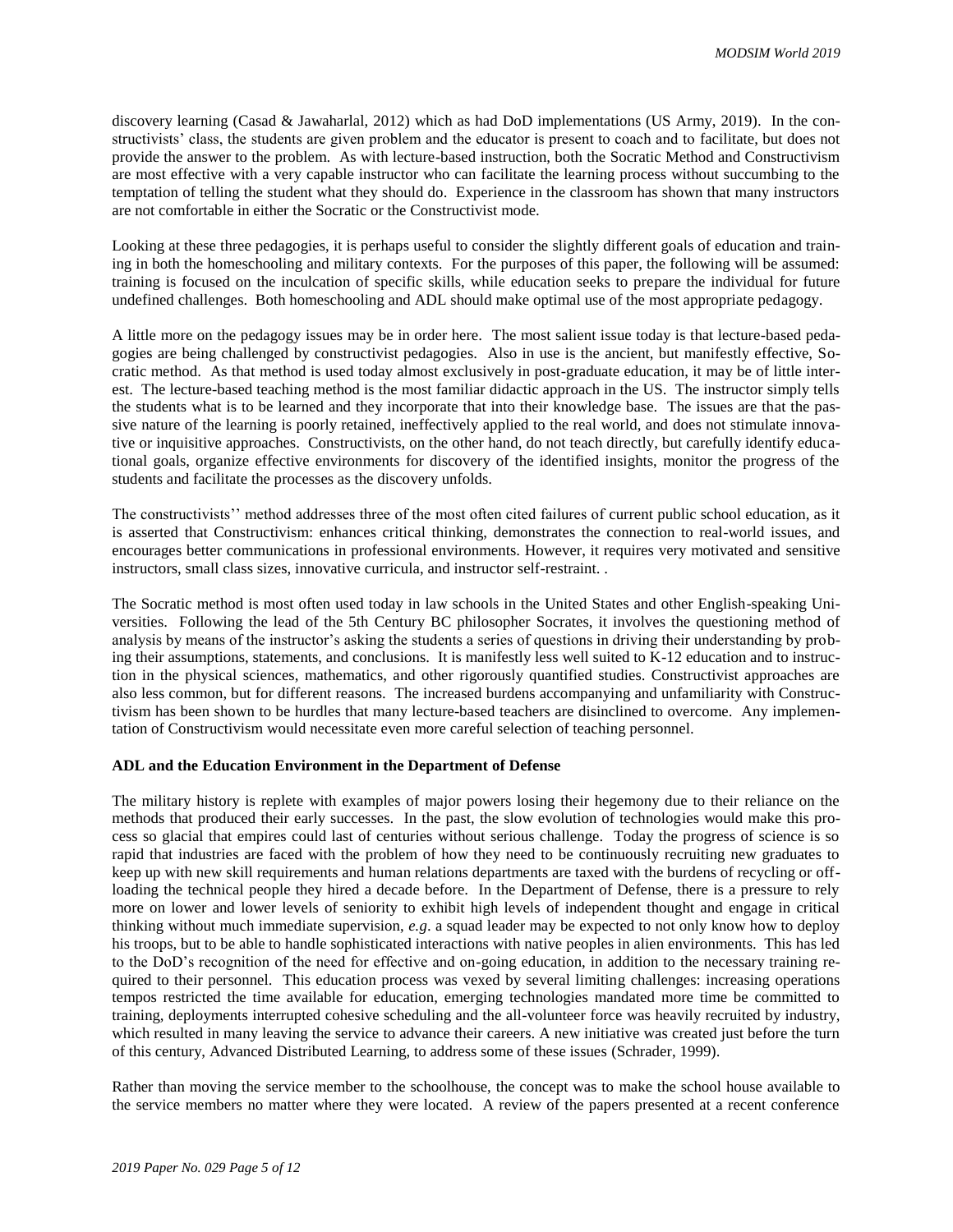indicates that the focus of much of this effort has been on infrastructure, standards, and credentialing (iFEST, 2018). The environment in which this learning must take place is one of high stress, frequent interruption, constant churning of both learners and educators, and limited physical space. The authors experience is that both training and education are most effective if teams or study groups can work together and develop mutual support bonds.

### **EMERGING CAPABILITIES**

## **Technologies to Meet Challenges**

Many of the challenges faced by both homeschooling and DoD education can and have been addressed by technologies that have emerged over the last few decades. There has been a burgeoning is on-line instruction of various types. In the homeschooling context, expertise is now available to to supplement the parents own limited skills, assistingr them in virtually any discipline in which they find themselves less well-prepared. Not only that, but these delivery modes benefit the student in many different ways: they expose them to different role-models, they provide a variety of stimulating interfaces, and they maintain energy levels that the parents may find hard to sustain.

These technologies do address some of the issues faced by both military commanders and homeschooling parents. As in life in general, it is necessary to do a rigorous analysis of the goals of a major activity such as an educational program. While it may be cynical, many parents see classroom schooling as being most important as a publically supported child care program more than a character-building effort and there may be military commanders who see education programs for the regulars as more a retention tool than a future leader incubator. To be implemented, accepted, and sustained, all major goals should be addressed.

#### **Current Instantiations**

One need not go far to participate in the early adoption of internet instantiations of on-line education. Most are didactic and present formatted data, either orally or video visualizations. The nature of the presentations will vary, but most are implementations of the lecture-based pedagogy that emulates a classroom experience, *e.g*. the Kahn Academy style of instruction (Khan, 2019a). Some are just video tapes of live classroom lectures. There have been a few excursions into interactive programs for training, *e.g*. America's Army is a serious game that almost accidentally found its way into the training toolbox (Zyda, 2003), having been originally designed as a recruiting tool, but most of the educational programs are not interactive. Unlike the many chatbots or artificial assistants now in use, *e.g*. Alexa, the educational programs present lesson-plan designed lectures in a formal way with a menu choices. (Khan, 2019b) Figure 1 shows the top level choices the student can pick, and then the video is shown and ends with a button for the subsequent video, as well as links to self-test evaluations.



**Figure 1 – Khan Academy Algebra Menu (Khan, 2019b)**

More formal and certified programs are available in many states. Many of these use either live video tapes or animated avatars. Modeling and simulation often have a role in the visualization of the concepts or to make the lectures more interesting. These programs can lead to high school diplomas that are recognized by tertiary education and by future employers. The noted education critic, John Taylor Gatto asserts that home schooled students have a better graduation success rate in college than do either public or private school graduates. This is made more meaningful when one considers the consistent prevalence of homeschooling across almost all of the family income groups, all around 3.5% of the nation's student population. The only notable exception to this is the wealthiest, only 2% of the over \$100,000 families home school, vice the 3.8% level of all the rest (NCES, 2015).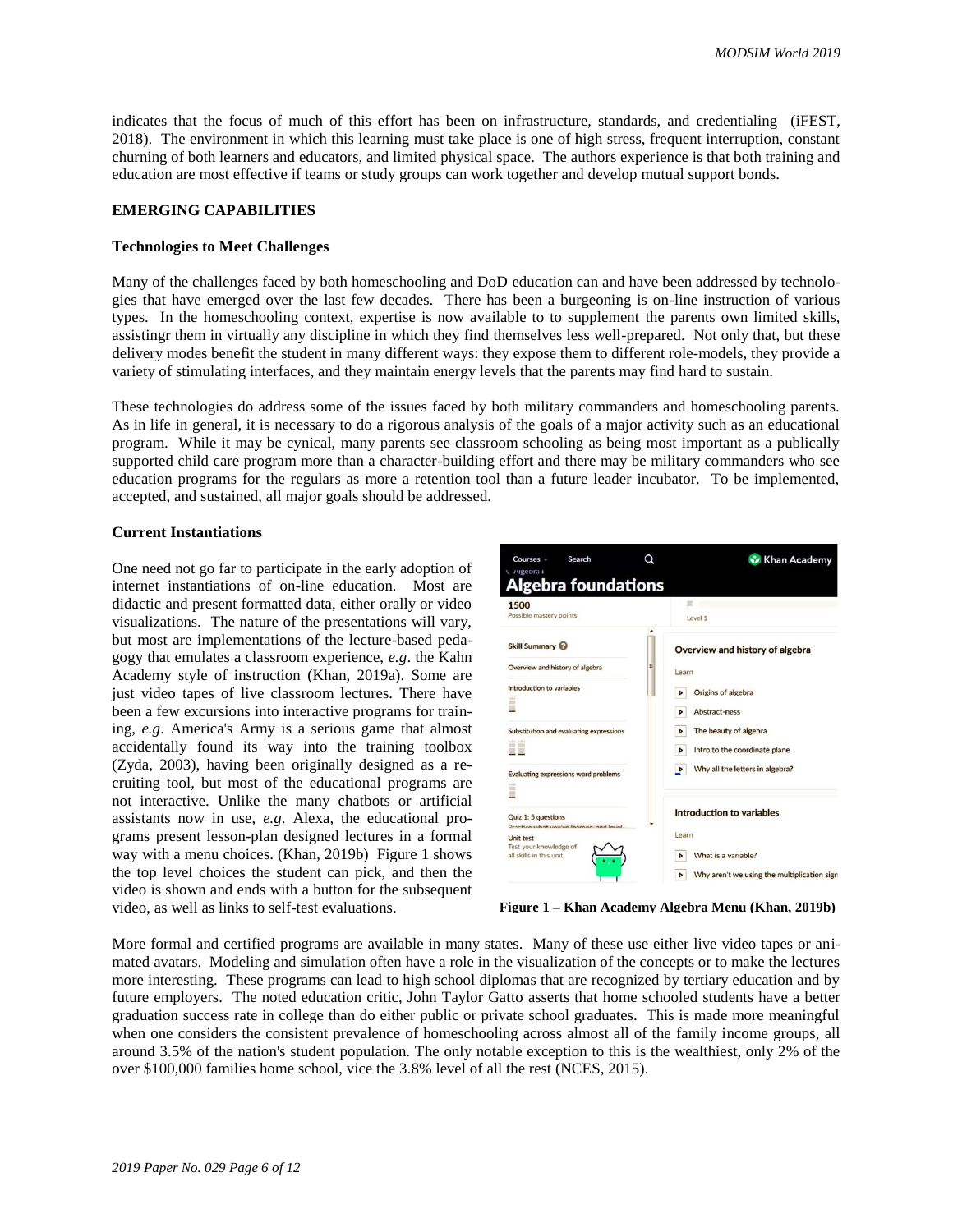#### **Producing a Virtual Conversation**

One thing that most of these systems lack is a realistic interactive capability to engage in a conversation-like interchange of information. The authors assert that, for both the home-schooled and for the remotely assigned DoD student, this exchange of views, questions, and understanding is necessary for optimal learning. This section lays out some of the capabilities of Natural Language Processing (NLP) as was utilized in the University of Southern California's Institute for Creative Technologies (ICT) project for the Office of Naval Research. The project was called MentorPal and it was designed to provide on-line advice for young people who are contemplating a technical career in the DoD (Davis, 2019). There is a growing body of capability in NLP which allows the rapid analysis of spoken or typed words and a virtually instantaneous germane response by the computer. Chatbots such as Apple's Siri, Google's "Hey, Google", and Amazon's Alexa are commonly known examples of such devices. Implementing extensions of such technology, the ICT team produced a large  $(\sim 600)$  video clips of advice by DoD technical professionals to respond in a conversational way to the student's inquiries.

### **MentorPal's current operations data flow.**

Inputs can be written text, spoken words or suggested question, then the data flow is as shown in Figure 2. It is a succession of switches and filters which select and cue up the most appropriate answer. Recording a large library of short videoclips requires a significant amount of time and forethought (Nye, 2018). The process requires drafting and asking questions, transcribing questions into text, editing transcripts, inputting these into dialog models, and expanding these models by establishing new paraphrases/aliases for questions. Creating an interactive virtual mentor from previously recorded videos can take up to 20 hours of live video sessions to provide a broad enough coverage of useable responses, with approximately 60 hours of additional time for video production com-



**Figure 2 .MentorPal Conceptual Flowchart**

pletion. That consists of: about 40 hours for generating the transcripts and 20 hours for post-processing of the dialog videos. Another long-term goal of this project is to enable the easy recording of any person as a mentor, without researcher or video-producer intervention. This work may be pursued in a recently proposed project: MentorStudio.

#### **Creating the Mentor Database of Video Clips**

Typically a subject was video-taped for at least six sessions, each about three hours long, to cover the entire question set. Mixes of all of these topics were used in order to avoid fatigue and tedium. Re-recording sessions were held as required. These consisted of recording new answers to video clips with technical glitches or to recording answers to common questions that arose during a review of the original clips. Follow-up sessions typically lasted for about 60 minutes. This was important because it assisted in the creation of a more natural conversational flow.

Careful review and control, was required along with monitoring from ICT staff in order to ensure that the recordings were consistent and the responses were appropriate to "chunk" into useful responses. Standardization included ensuring that the mentor returned to a resting position for approximately three seconds before and after the question was answered. The required rest position was necessary to ensure the mentor was going to be in the same screen location throughout the recordings, to avoid "jumping" during the transition from clip to clip. This disruption could occur if a mentor's next statement was delivered from a totally different head or body position on the screen.

Mentees were directed to react with vivacity and were evaluated by the production staff. The video-taping process included making sure that the recording had been standardized by using the same production equipment: videotaping cameras, professional microphones, and cloth backdrops. These had been shipped to any mentors who were located remotely. Following the videotaping, the video clips were uploaded to centrally located storage for further processing. The quality of audio signals, the video images and the rest-answer-rest transitions were all better than an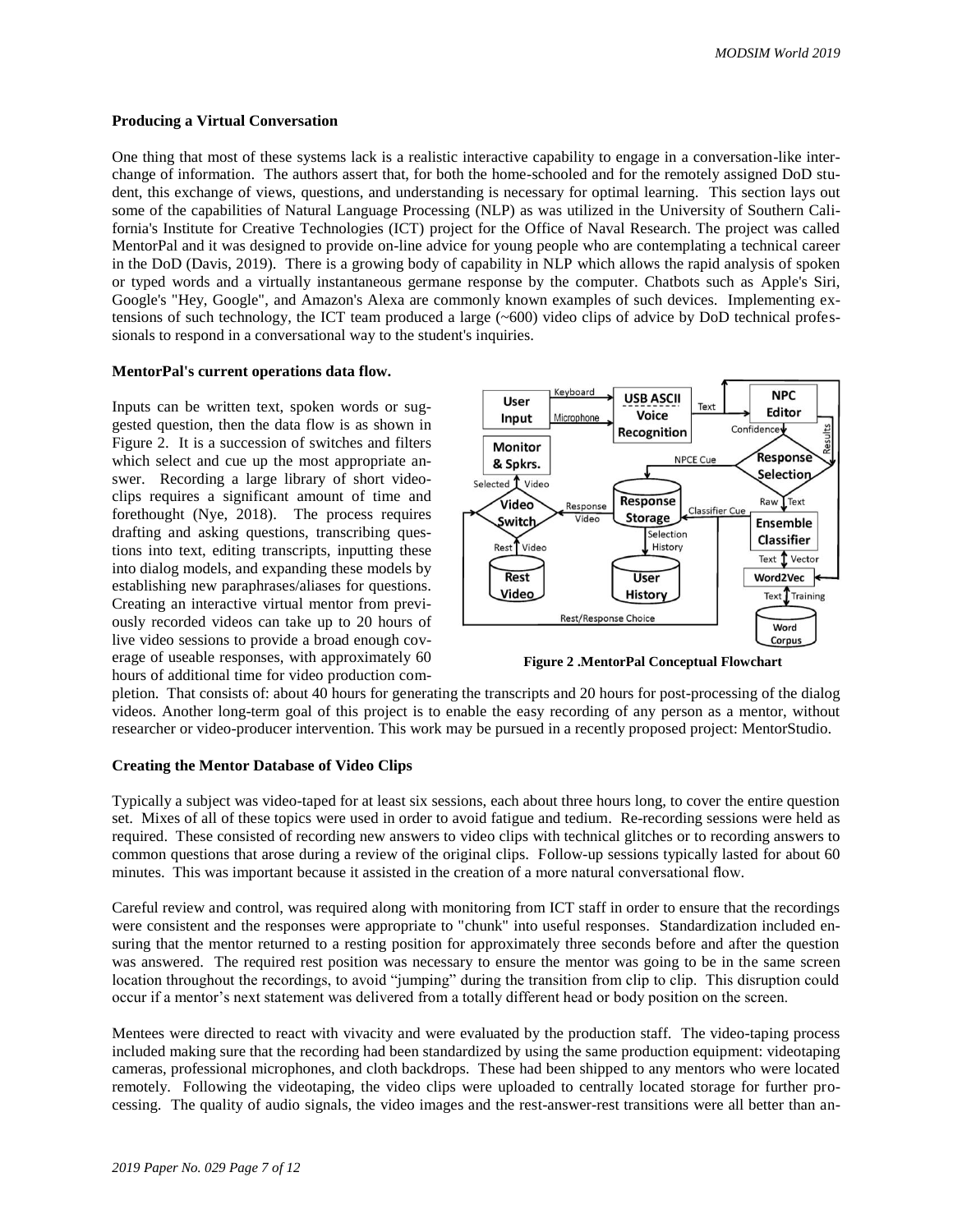ticipated. Later, users reported that they found the quality and transitions did not disrupt the impression of a conversation. The resultant output is interfaced as shown in Figure 3 below.



**Figure 3 – On-line Instantiation of MentorPal (ICT, 2018)**

## **Further Production Activities to Produce Conversations**

The NLP algorithms in the program select the best fit answer from the two different classifiers, as is shown in Figure 2 above. Currently, it sends the question to both the NPCEditor and a Python classifier based on a neural network to and that produces two alternate answers. Then the NPCEditor answer is used if it has high confidence (since it is faster) while neural network classifier is used otherwise. Further description of these processes is contained in the paper cited earlier (Nye, 2017).

In further processing steps, the questions, with the live mentor answers to them, are used to generate classifier data, NPCEditor data and metadata (Leuski, 2011 & Nye, 2017). The collected and characterized sets are generated manually based on based on alternative ways that the reviewers assume that other people would ask the questions. Each question is also manually tagged with topics from a bank of 40 predefined topics that cover all broad categories of questions. An ordering of questions resulted in generating topics, which are used to create random questions associated with those topics. These are also added to the MentorPal classifier data, where it is represented as a vector for each question, using many dimensions. It then stores this data into files for use by the classifier.

Creation of such a conversational Virtual Human (VH) mentor involves a number of steps, in addition to the development and refinement of the software code that makes the program function. Much has been written about how to manage and design large computer programs, running all the way from general, almost philosophical approaches, *e.g*. Professor Fred Brook's book The Mythical Man Month (Brooks, 1995) to more detailed and didactic tomes. Project personnel, basing their approach on lessons learned from previous ICT efforts, knew they needed to optimize a process for the production of the videos.

There is more to be done in order to characterize and to improve these processes across the NLP community. One issue with the classifier was the requirement to enable offline mode on tablet devices. Unfortunately, the word vector models otherwise employed are typically too large to work on device in memory: the Google News Word2Vec model is 3.5 GB, for example (Mikolov, 2013) The MentorPal ensemble makes use of a systematically pruned version of Google's Word2Vec model. That process merits a paper of its own and that is described more completely in a workshop paper: Domain-specific Reduction of Language Model Databases: Overcoming Chatbot Implementation Obstacles (Kaimakis, 2018).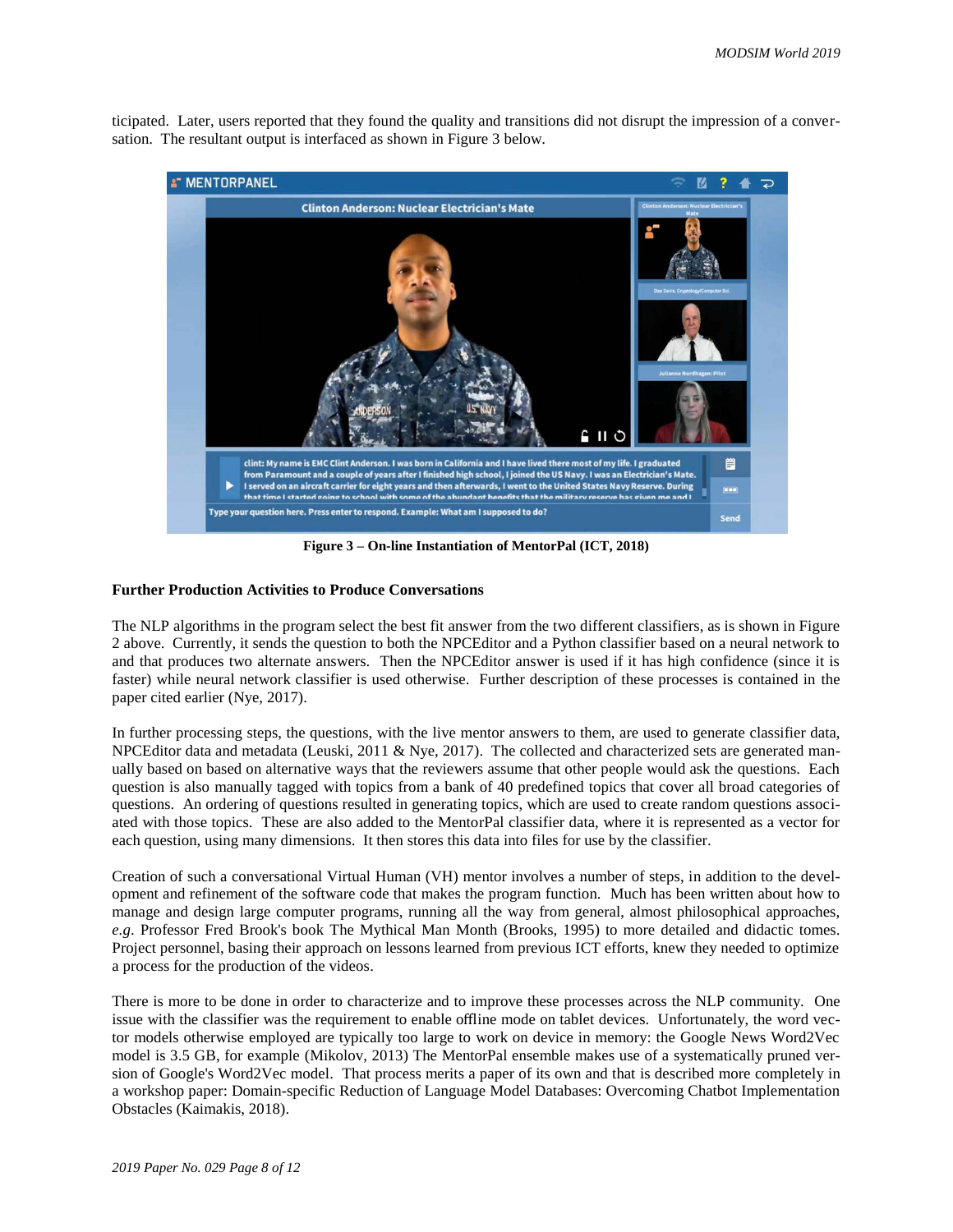# **APPLICABILITY TO HOME SCHOOLING AND ADL**

#### **Addressing Needs and Meeting Goals**

A review of some earlier issues is warranted at this point. First it should be remembered what the goals of both homeschooling and DoD continuing education may be. For the purposes of this paper, it will be assumed that the critiques of the current products of the educational process need to provide graduates more capable of communicating and of critical thinking. Keeping in mind the *sub rosa* goals, *e.g*. child care for parents and retention for DoD leadership, the following analysis will focus on fostering articulate critical thinkers. Second, the pedagogy most likely to enable the development of such an evolution would appear to be a constructivist approach, as it both demands and produces more independent thought and increased ability to work as a team, with the concomitant emphasis of intra-group communications, not for artistic, but for organizational purposes. (Lunenburg, 2011)

To enable a constructivist approach, access to an experience and insightful facilitator is required. The constraints in both homeschooling and in the DoD continuing education environments make it infeasible to provide a qualified expert as a facilitator. The DoD case is exacerbated by the transient nature the warfighter; the homeschooling case is exacerbated by both budgetary and privacy concerns. As computing advance allow, providing such a facilitator/tutor electronically, driven by artificial intelligence and NLP would be a welcome capability.

MentorPal and New Dimensions in Testimony (Artstein, 2017) has shown the facility with which a large body of video clips can be accessed fast enough to create the illusion of a conversation with a "live" person. This was fairly effective in counseling and a historical talk environment, but in both contexts, the system lacked the capability of choosing a topic or asking a question. One can envision an extension to current technology that would enable a holocaust survivor to ask question of a museum audience or probe the issues of concern to a young person seeking career advice. Further, experience has shown that, despite human uniqueness, after a number of evolutions, a pattern emerges of what a good approach to a number of individual situations might be.

Assuming that is true, a synergistic approach using artificial intelligence, deep learning, and new quantum computing technologies, a very capable constructivist computer generated instructor might be implemented. For instance, quantum computing is touted as being able to find concept connections and develop dialog answers with more sophistication and in real-time. This would additionally have very salutary impacts on a range of other modeling and simulation systems. Such a system would be accessible by students at home, even in remote areas, or service personnel, no matter where they were stationed. They would be available twenty four hours a day, seven days a week. They would be easily interruptible without disruption and could be programmed to assist in picking up where the session left off. This would be critical in the military context where watch-standing often yields an opportunity to study, but aperiodic interruptions must be attended to immediately. Group activities could be facilitated by commonly available video-conferencing tools and nearly ubiquitous availability of the internet.

Much of the technology necessary will be developed by the digital community in any case and can be adopted at little cost. Some of the technology would be beneficially pursued to accelerate the capabilities that are patently needed at this time. The major focus that is apparently not being too hotly pursued is the NLP and A/I necessary to have a "creatively assertive" questioner to probe and facilitate the students. Many major organizations are capable of pursuing this thread of research. Some of the issues that will come up are:

- Can a computer recognize which students require encouragement, which require more focus, *etc*.?
- Can a computer correctly detect sarcasm, humor, insults, emotional states, security issues, *etc.*?
- Can an A/I help isolate and identify new areas for generation of an appropriate response?
- Would the stochastic nature of the emerging capabilities in quantum computing help?
- Are there heuristics that can generate acceptable substitutes for any of the above?
- What would be the most illuminating metrics for the success of such a system?
- Could such a system effectively learn military terms and evolving jargon? (Phillips *et al.*, 2013)

The development cost would be easily defrayed by the long-term savings in training and education personnel, but the benefits of better communicating and better critical thinking is difficult to envision, let alone quantify. One of the major benefits to such a system is its scalability. The DoD has suffered in all of its wars by virtue of the fact that it takes time to recruit, induct or train personnel to train and educate the influx of line personnel destined for the fleet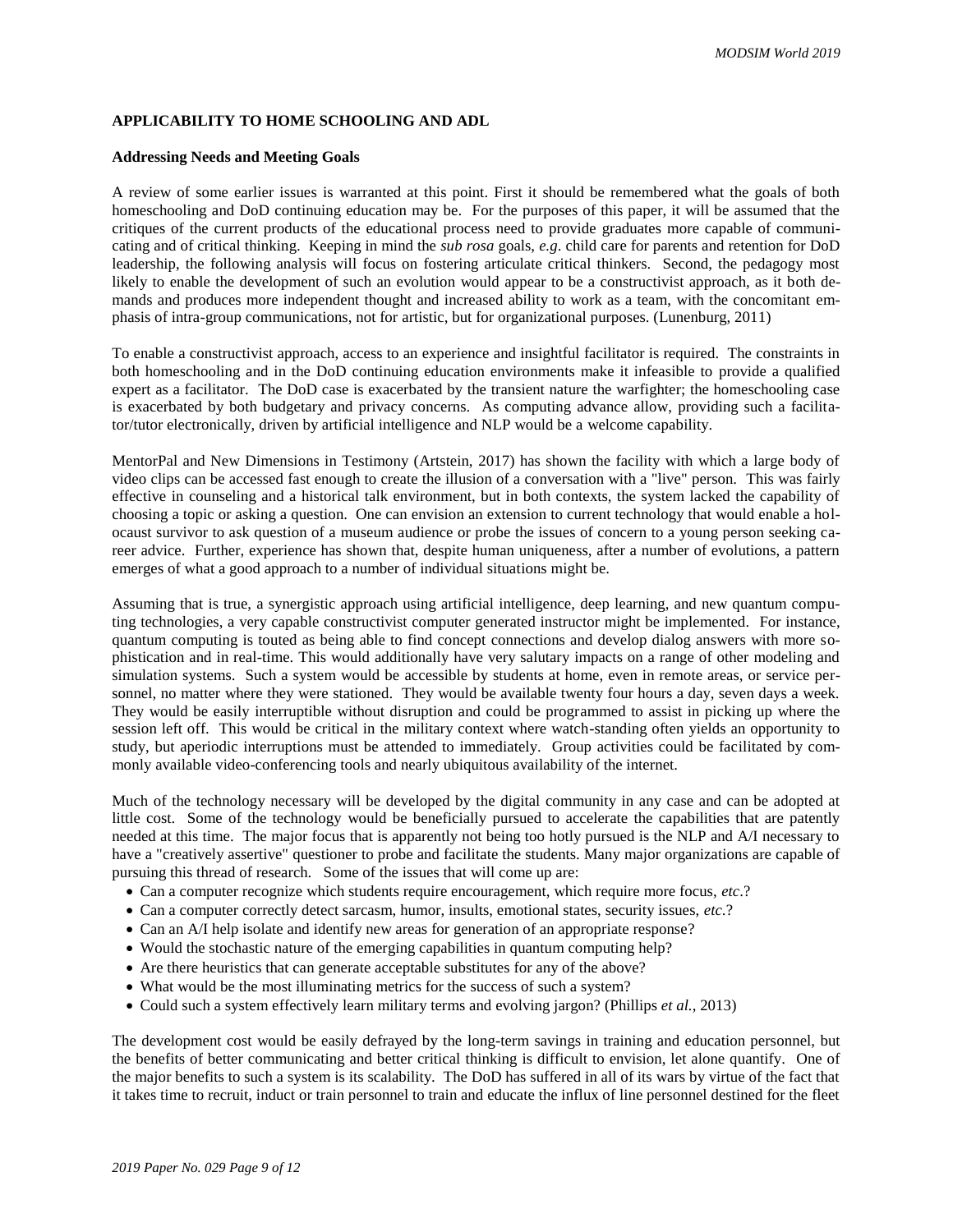or the combat arms divisions. With a computer virtual-conversational capable agent, scalability is simply a matter of making more servers available. Training and educational activity network bandwidth requirements can be relegated to very low priorities and use existing operation circuits. Experiments at USC showed the feasibility of both distributed simulation and high performance computing via existing internet capabilities (Gottschalk, 2010). It is the position of this paper that NLP, simulation, virtual humans and A/I will continue to develop apace.

One technology that is a real candidate for radically changing the modeling and simulation community is quantum computing. Its impact had been discussed in previous papers (Yao, 2018). Nearing the end of the Moore's Law growth of digital computing, many simulation professionals are concerned with solving the grand challenges set forth above. One of the alternatives frequently mentioned is Quantum computing. It has hopefully been considered an extension of computational capability since the Nobel Laureate Richard Feynman presented the seminal paper in 1982. In that paper he held that: "… with a suitable class of quantum machines you could imitate any quantum system, including the physical world." (Feynman, 1982). The authors have assiduously followed the development of such a machine and those devices still are, as near as can be ascertained, almost entirely at the test-bench phase. There seem to be no such "general purpose" quantum computer that is even nearing operation. There is one operational design in the quantum world: while not a general purpose quantum computer, it relies on very cold temperatures (15 milliKelvin) to create a useable quantum effect. (Lucas, 2013)

This adiabatic quantum annealing device has been conceived, designed, produced, and delivered to the University of Southern California. It has been in operation since 2012. In its current configuration, D-Wave computers have a design providing approximately 2,000 qubits. The "approximate" figure is required as some delivered machines have some fraction of these qubits turned off and a small number of the qubits ( $\sim$  1%) are not stable after the processor reaches the target 15. D-Wave Two is installed in the USC-Lockheed Martin Quantum Computing Center (QCC) at the Information Sciences Institute (ISI) in Marina del Rey. There is another in the San Francisco Bay area in a joint Google and NASA project, and one has putatively been ordered by the DoD's High Performance Computing Modernization Program. Others are in varying stages of procurement and delivery.

In recent years, other authors have touted quantum computing ability to produce more power, using terms like "magic" to stir the imagination and whet the appetites of the user community. They point out that the capability of quantum computers arises from the different way they encode information. Digital computers represent information with transistor-based switches having a state of 0 or 1, labeled as a bit. In contrast, the basic unit of quantum computer operation, the quantum bit or qubit, can exist simultaneously as 0 and 1. A quantum bit, called a qubit, might be represented by an atom in one of two different states, which can also be denoted as 0 or 1. Two qubits, like two c1assical bits, can attain four different well-defined states (0 and 0, 0 and 1, 1 and 0, or 1 and 1). But unlike classical bits, qubits can exist simultaneously as 0 and 1, with the probability for each state given by a numerical coefficient. Data in a two-qubit quantum computer thus requires four coefficients. In general, n qubits demand 2n numbers, which rapidly becomes a sizable set for larger values of n. For example, if n equals 50, about 1015 numbers are required to describe all the probabilities for all the possible states inside the quantum machine. That large number exceeds the capacity of the largest digital computer. A quantum computer should demonstrate incredible computational power because it can be in multiple states at once, a condition called "superposition." Also, perhaps more importantly, it can act on all its possible states simultaneously. The quantum computer can evaluate a series of optima that would be beyond the power of the largest digital cluster (Gershenfeld, 1998). Evaluating a large number of parameters to "learn" patterns and behaviors is at the heart of Virtual Human enhancement.

The authors have witnessed and participated in the development of high performance computing for several decades and have developed a significant body of experience with newly introduced technologies. They were engaged in the very early introduction of parallel computing and aware of its rivalry with sequential computing and with vector computing. They heard the detractors of parallel computing argue the limits of parallelism and the proponents who argued that it could be used more universally. While acknowledging there are many problems that have remained outside of the easily parallelized arena, it is evident that the majority of all large-scale computational problems are now run in parallel. This is due to the application of new techniques to decompose both data and computation in effective ways. Such technology has proven very useful to the simulation community, which has many issues identical to the test and evaluation environment. By using super-cold processors, the D-Wave has been able to demonstrate accepted quantum computing. Even if the projected speed-ups are not realized on this design, it is a workable and verifiable quantum computing device.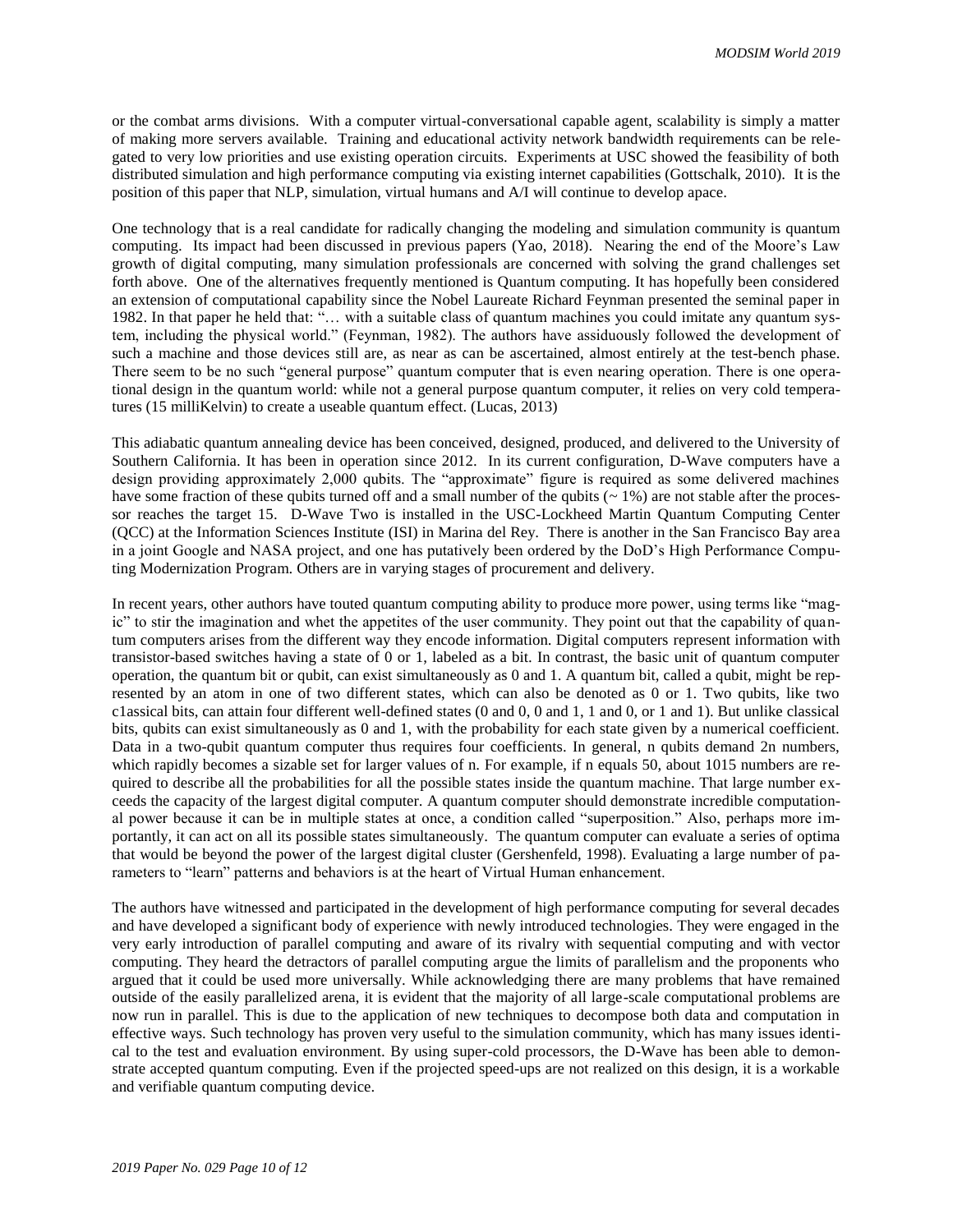It has been observed that home schooling and ADL "live" in two very separate communities, but have many issues in common. These two communities might find it mutually supportive to attend conferences from the other community and review professional literature to see if there are methods and expertise that might develop more effectively and rapidly with joint pursuit of the goals they do have in common.

#### **CONCLUSIONS**

Two communities are in need of assistance in meeting their educational goals: the home schoolers and the DoD warfighters. Current programs, while well-intentioned, continue to produce students whose capabilities fall short of what is desired by "consumers" of graduates in academia, industry, and the DoD. Pedagogies exist that could address these educational challenges, but they are constrained by cost, availability of individuals capable implementing the new pedagogies, logistics of making them available, and security issues. There are emerging technologies that should enable the implementation of a computer generated virtual conversation-capable recorded human agents to initiate, monitor, facilitate, and evaluate a constructivist approach to education for home schooled and deployed DoD personnel. Both the homeschooling and ADL communities would be well-advised to be open to advances in the other community, as their goals and techniques often overlap.

#### **ACKNOWLEDGEMENTS**

The authors would like to acknowledge that assistance and advice of Laurel K. Davis of the Next Generation Leaders educational facilitation and research organization; about half of NGL's students are home schooled. Her data and insights into homeschooling were invaluable.

#### **REFERENCES**

- ADL, (2019). *The Advanced Distributed Learning Initiative*, US Department of Defense, Alexandria, Virginia, Retrieved from: https://adlnet.gov/about.
- Artstein, R., Gainer, A., Georgila, K., Leuski, A., Shapiro, A., & Traum, D. (2016). New dimensions in Testimony Demonstration. In Proceedings of the *2016 Conference of the North American Chapter of the Association for Computational Linguistics: Demonstrations* (pp. 32-36).
- Barlow, M. L. (1967). *History of Industrial Education in the United States* (p. 119311). Califronia: Bennett.
- Bartelt, W. E. (2008). *There I Grew Up: Remembering Abraham Lincoln's Indiana Youth.* Indianapolis: Indiana Historical Society Press.
- Brooks, F., (1995). The Mythical Man Month. Anniversary Edition, Boston, MA: Addison-Wesley Professional.
- Casad, B. J., & Jawaharlal, M. (2012, June). Learning through guided discovery: an engaging approach to K-12 STEM education. In *2012 ASEE Annual Conference & Exposition* (pp. 25-886).
- Chen, G. (2017), A Relevant History of Public Education in the United States, *Public School Review*, NY , NY.
- Cooper, B. S., & Sureau, J. (2007). The politics of homeschooling: New developments, new challenges. Educational policy, 21(1), 110-131.
- Curda, S. K., & Curda, L. K. (2003). Advanced distributed learning: A paradigm shift for military education. Quarterly Review of Distance Education, 4(1), 1-14.
- Davis, A.A., (2011). Evolution of Homeschooling. *Distance learning*, 8(2), 29.
- Davis, D.M. (2010), Discussions with the Vice President for Research at a major state university, who prefers not to be cited by name, Dan M. Davis notes from 2010.
- Davis, D.M. (2019). *MentorPal, Virtual Conversations to Enhance STEM Career Selection*, Retrieved on 21 January 2019, from: http://www.hpc-educ.org/MentorPal/Web/MntPal\_Index.html.
- DoEd, (2014). *Statistics About Non-Public Education in the United States*. US Department of Education. February 11, 2014.
- Feynman, R., (1982), Simulating Physics with Computers, *International Journal of Theoretical Physics* 21 (6– 7): 467–488.
- Gershenfeld, Neil, and Isaac L. Chuang. (1998) Quantum computing with molecules. *Scientific American* 278.6 (1998): 66-71.